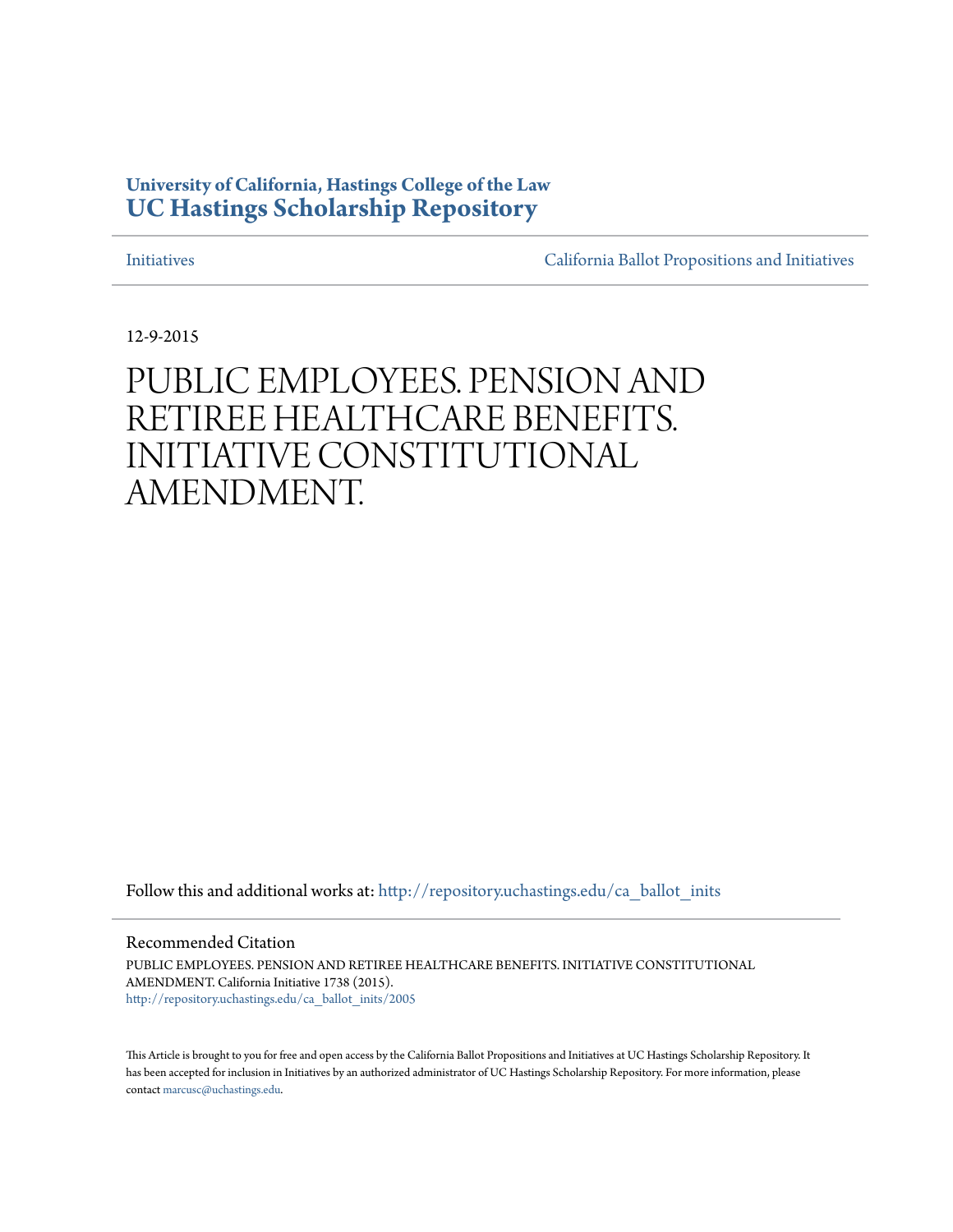The Attorney General of California has prepared the following title and summary of the chief purpose and points of the proposed measure:

### **PUBLIC EMPLOYEES. PENSION AND RETIREE HEALTHCARE BENEFITS. INITIATIVE CONSTITUTIONAL AMENDMENT.** Amends California Constitution to impose restrictions on pension and retiree healthcare benefits for new public employees, including those working in K-12 schools, higher education, hospitals, and police protection. Bars government employers from enrolling public employees hired after January 1, 2019 in defined benefit pension plans, from enhancing certain retirement benefits for such employees, and from paying more than one-half cost of such employees' pension and retiree healthcare benefits, unless first approved by voters. Limits retirement boards' ability to place financial conditions upon government employers that close defined benefit plans to new employees. Summary of estimate by Legislative Analyst and Director of Finance of fiscal impact on state and local government: **Significant effects—savings and costs—on state and local governments relating to compensation for governmental employees. The magnitude and timing of these effects would depend heavily on future decisions made by voters, governmental employers, the Legislature, Governor, and the courts.** (15-0076.)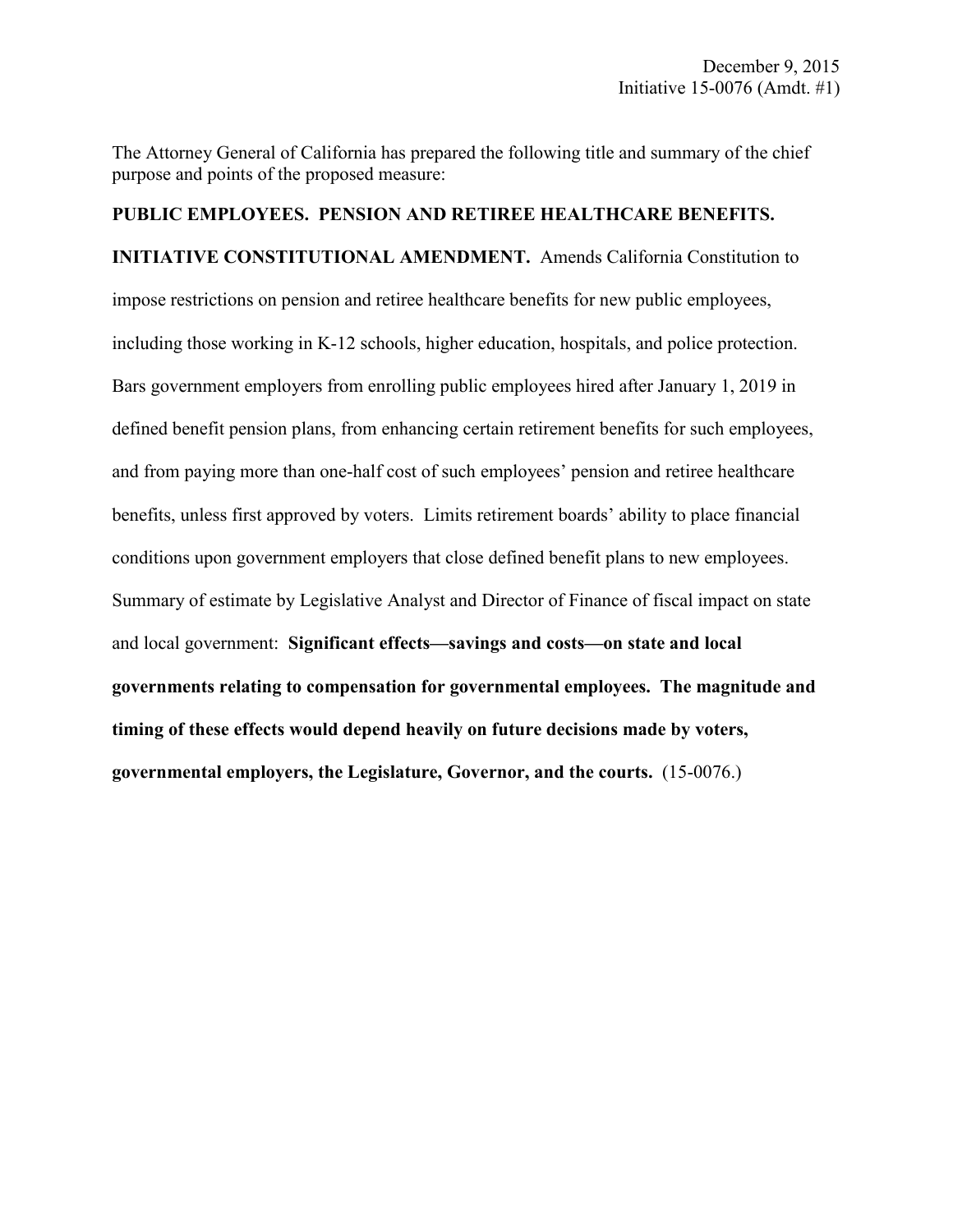Date: **10- \v** -ZDIS

Initiative Coordinator Office of the Attorney General State of California PO Box 994255 Sacramento, CA 94244-25550

REVEIVED

**OCT 2 0** <sup>2015</sup>

INITIATIVE COORDINATOR ATTORNEY GENERAL'S OFFICE

> I i: r

Re: Amendments: Proposed Initiative 15-0076

Dear Initiative Coordinator:

In accordance with subdivision (b) of Section 9002 of the Elections Code and in connection with the proposed statewide ballot measure ("Voter Empowerment Act of 2016") filed with your office on October 5, 2015, the undersigned proponents submit the enclosed amended text.

Please proceed to prepare the Circulating Title and Summary, in light of these amendments.

Thank you for your time and attention to this important matter.

Signed,

Chuck Reed Stephanie Gomes Carl DeMaio

Pat Morris Bill Kampe Tom Tait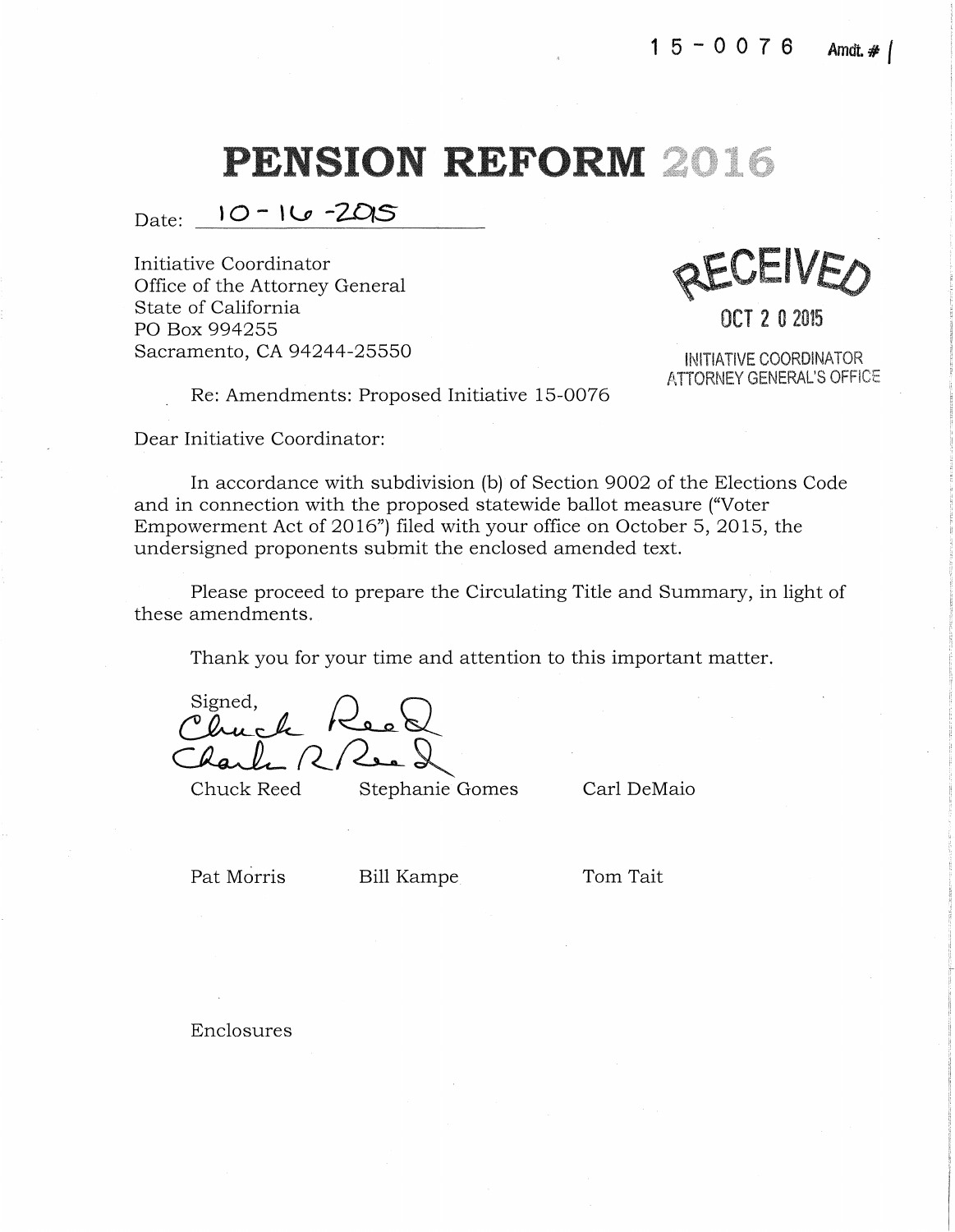Date:  $|O/|\frac{4}{5}|$ 

Initiative Coordinator Office of the Attorney General State of California PO Box 994255 Sacramento, CA 94244-25550

Re: Amendments: Proposed Initiative 15-0076

Dear Initiative Coordinator:

In accordance with subdivision (b) of Section 9002 of the Elections Code and in connection with the proposed statewide ballot measure ("Voter Empowerment Act of 2016") filed with your office on October 5, 2015, the undersigned proponents submit the enclosed amended text.

Please proceed to prepare the Circulating Title and Summary, in light of these amendments.

Thank you for your time and attention to this important matter.

Signed,

Chuck Reed Stephanie Gomes Carl DeMaio

Pat Morris Bill Kampe Tom Tait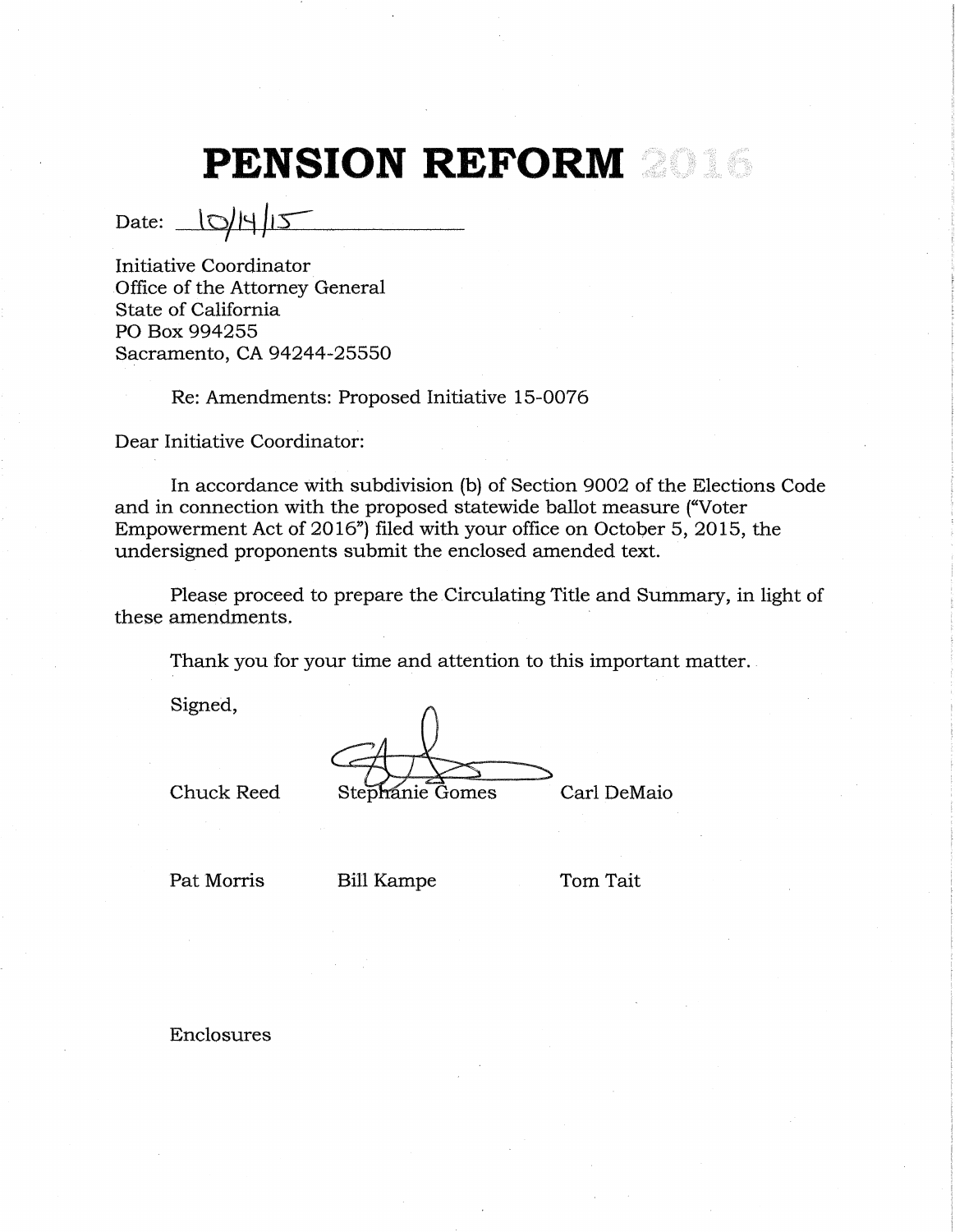Date:  $|0 - 13 - 15|$ 

Initiative Coordinator Office of the Attorney General State of California PO Box 994255 Sacramento, CA 94244-25550

Re: Amendments: Proposed Initiative 15-0076

Dear Initiative Coordinator:

In accordance with subdivision (b) of Section 9002 of the Elections Code and in connection with the proposed statewide ballot measure ("Voter Empowerment Act of 2016") filed with your office on October 5, 2015, the undersigned proponents submit the enclosed amended text.

Please proceed to prepare the Circulating Title and Summary, in light of these amendments.

Thank you for your time and attention to this important matter.

Signed,

le Man

Chuck Reed Stephanie Gomes Carl DeMaio

Pat Morris Bill Kampe Tom Tait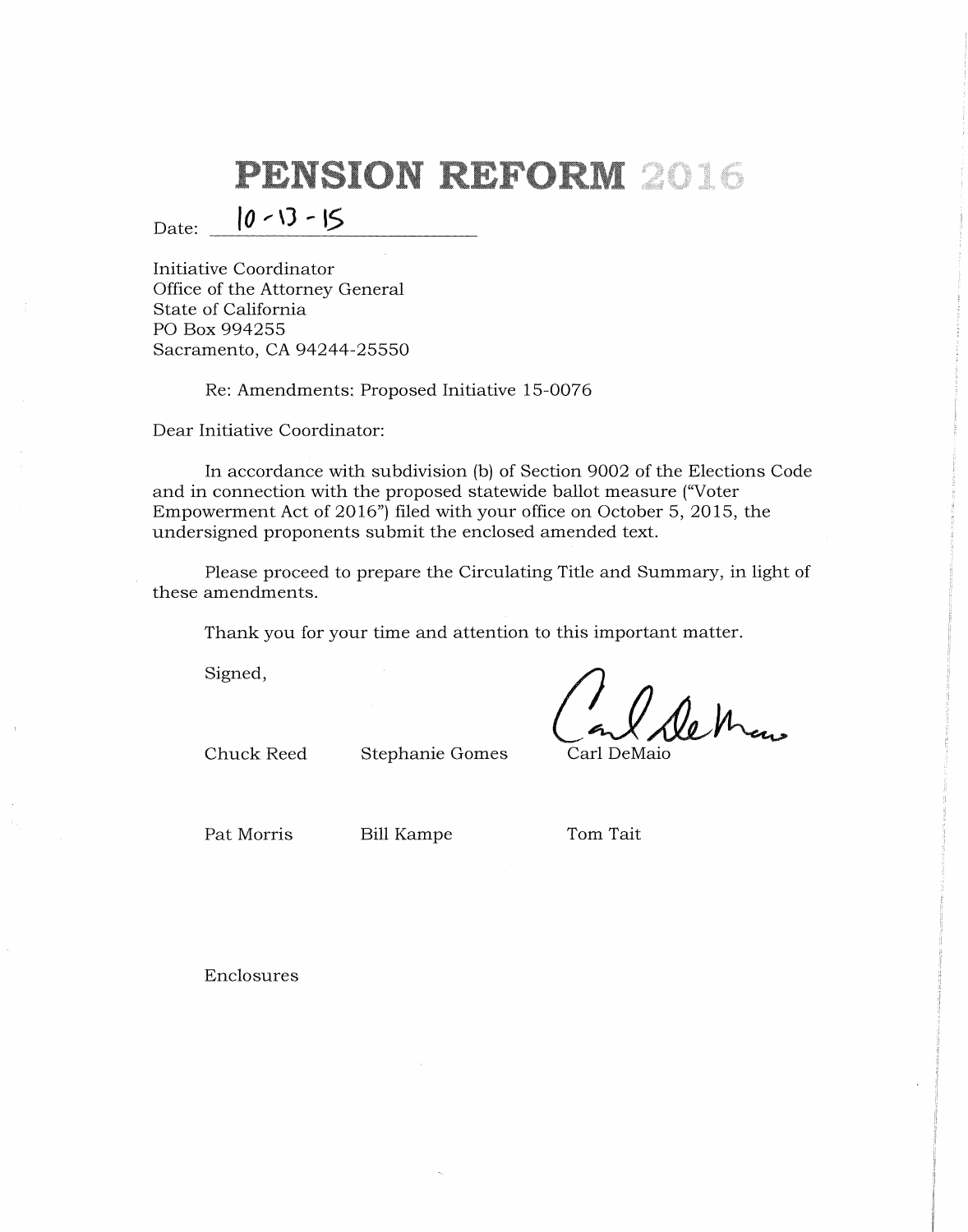Date: **10/14/15** 

Initiative Coordinator Office of the Attorney General State of California PO Box 994255 Sacramento, CA 94244-25550

Re: Amendments: Proposed Initiative 15-0076

Dear Initiative Coordinator:

In accordance with subdivision (b) of Section 9002 of the Elections Code and in connection with the proposed statewide ballot measure {"Voter Empowerment Act of 2016") filed with your office on October 5, 2015, the undersigned proponents submit the enclosed amended text.

Please proceed to prepare the Circulating Title and Summary, in light of these amendments.

Thank you for your time and attention to this important matter.

Signed,

Chuck Reed Stephanie Gomes Carl DeMaio

Pat Morris

**Bill Kampe** 

Tom Tait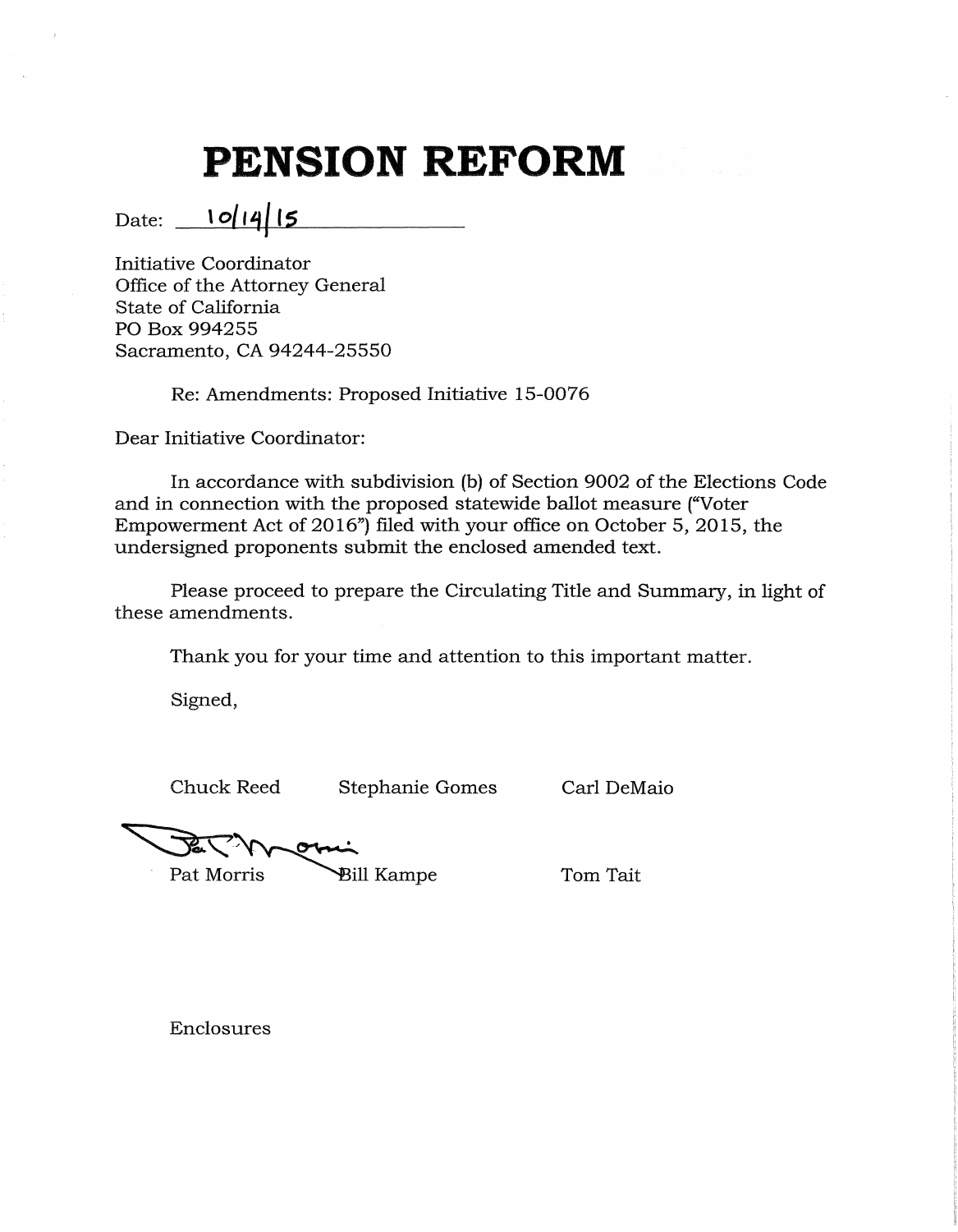Date: 10/13/2015

Initiative Coordinator Office of the Attorney General State of California PO Box 994255 Sacramento, CA 94244-25550

Re: Amendments: Proposed Initiative 15-0076

Dear Initiative Coordinator:

In accordance with subdivision (b) of Section 9002 of the Elections Code and in connection with the proposed statewide ballot measure ("Voter Empowerment Act of 2016") filed with your office on October 5, 2015, the undersigned proponents submit the enclosed amended text.

Please proceed to prepare the Circulating Title and Summary, in light of these amendments.

Thank you for your time and attention to this important matter.

Signed,

Chuck Reed Stephanie Gomes Carl DeMaio

Bill Kampe

Pat Morris Bill Kampe Tom Tait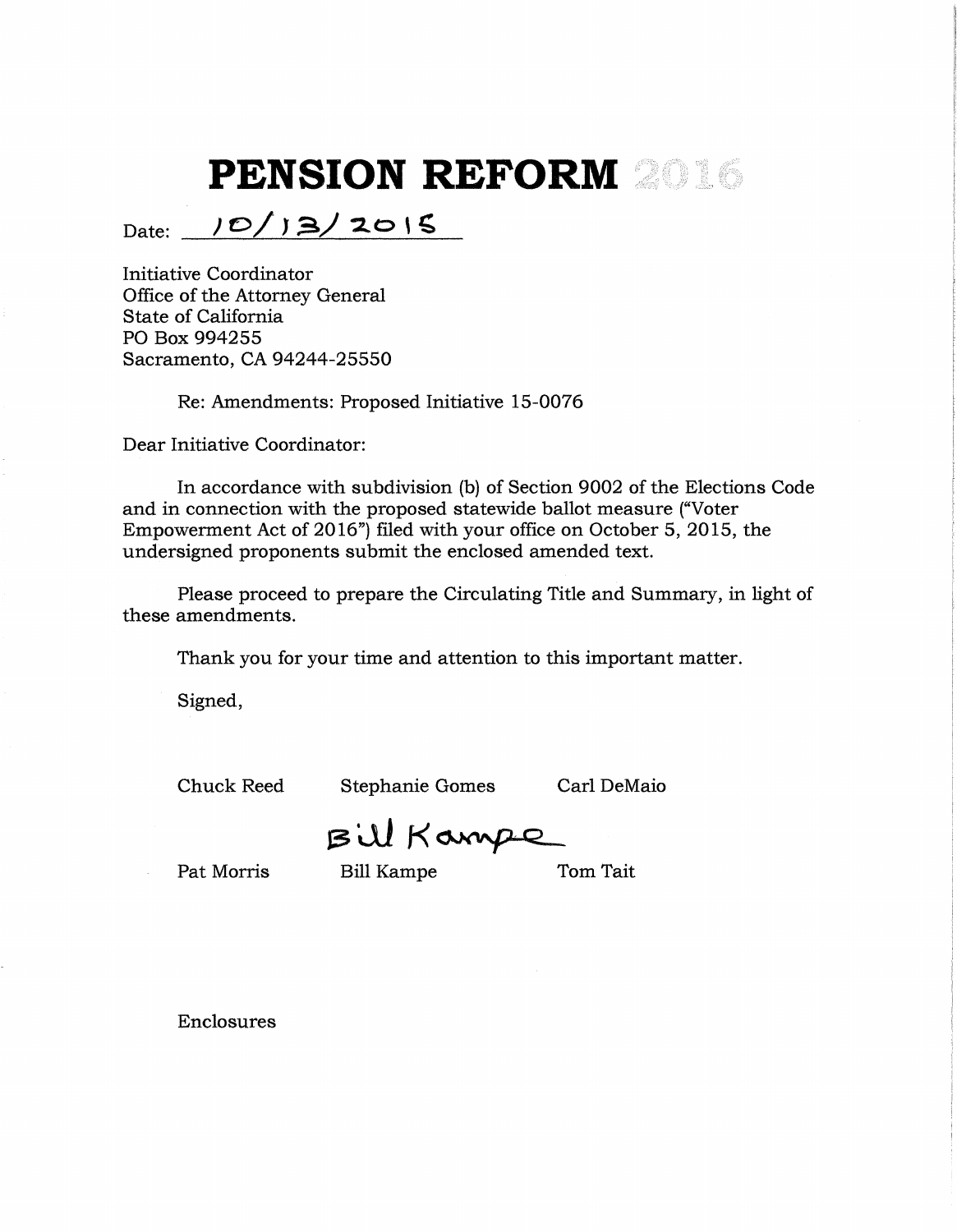# **ION REFOI**

Date: *Utober* 12, 2015 '

Initiative Coordinator Office of the Attorney General State of California PO Box 994255 Sacramento, CA 94244-25550

Re: Amendments: Proposed Initiative 15-0076

Dear Initiative Coordinator:

In accordance with subdivision (b) of Section 9002 of the Elections Code and in connection with the proposed statewide ballot measure ("Voter Empowerment Act of 2016") filed with your office on October 5, 2015, the undersigned proponents submit the enclosed amended text.

Please proceed to prepare the Circulating Title and Summary, in light of these amendments.

Thank you for your time and attention to this important matter.

Signed,

Chuck Reed Stephanie Gomes Carl DeMaio

Vernot Vus

Pat Morris Bill Kampe Tom Tait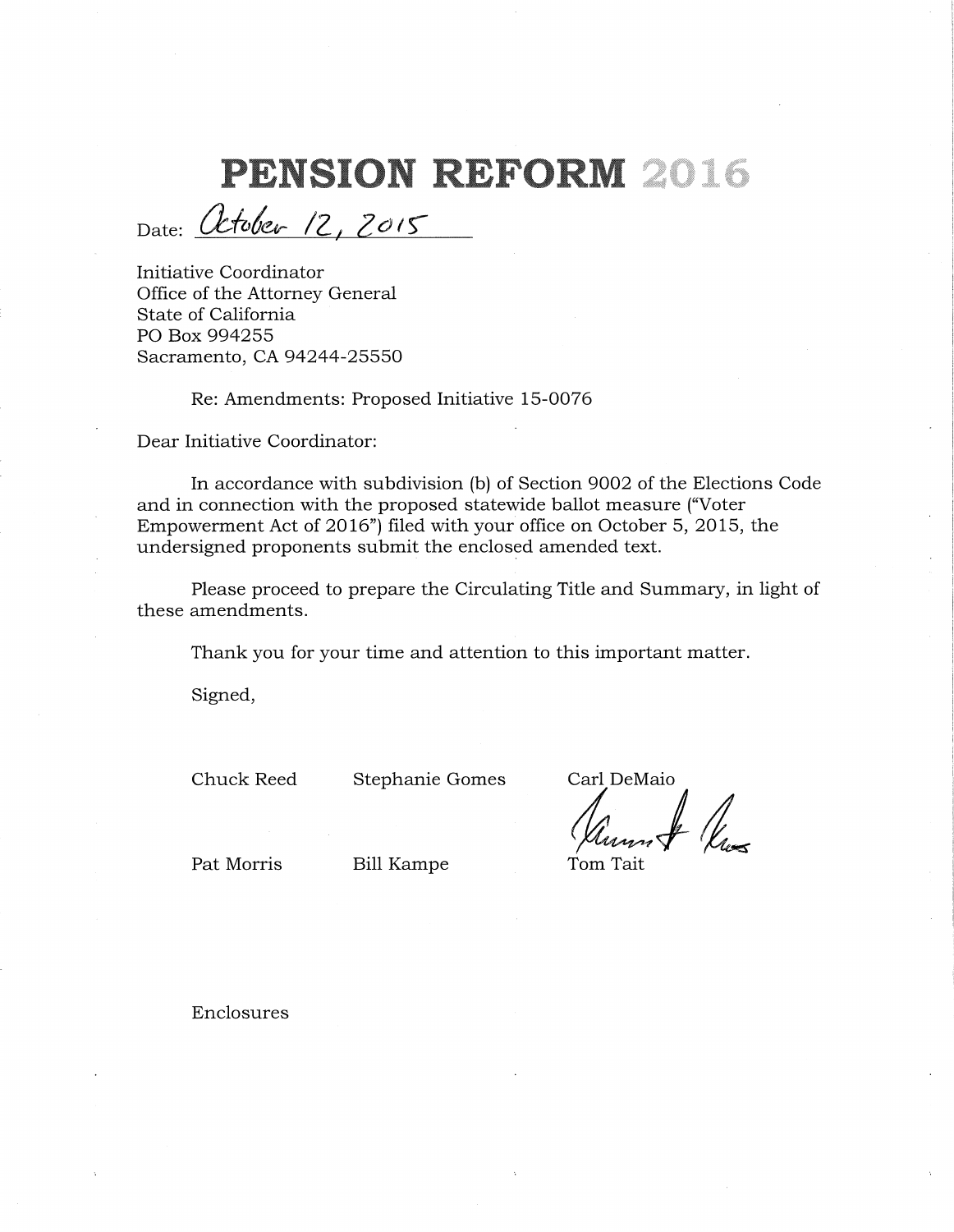#### **Voter Empowerment Act of 2016**

SECTION 1. TITLE.

This measure shall be known and may be cited as "The Voter Empowerment Act of 2016."

SECTION 2. STATEMENT OF FINDINGS AND PURPOSE.

(a) Government has an obligation to provide essential services that protect the safety, health, welfare, and quality of life enjoyed by all Californians. State and local governments face elimination or reduction of essential services because of costly, unsustainable retirement benefits granted to new government employees.

(b) Almost all of these benefits were granted without the consent of voters. Consequently, the need to empower voters to approve retirement benefits for government employees is a matter of statewide concern.

(c) Therefore, the people hereby amend the Constitution to reform retirement benefits granted to new government employees and to require voters to approve or reject increases in defined benefits proposed for any government employees.

SECTION 3. Section 23 of Article XVI of the California State Constitution is added to read:

Sec. 23 (a) Government employers shall not provide a benefit enhancement to any new government employee in a defined benefit pension plan unless the voters of that jurisdiction approve that enhancement.

(b) Government employers may only enroll new government employees in a defined benefit pension plan if the voters of that jurisdiction approve enrollment in such a plan.

(c) Government employers shall not pay more than one-half of the total cost of retirement benefits for new government employees unless the voters of that jurisdiction have approved paying that higher proportion.

(d) Retirement boards shall not impose termination fees, accelerate payments on existing debt, or impose other financial conditions against a government employer that proposes to close a defined benefit pension plan to new members, unless voters of that jurisdiction or the sponsoring government employer approve the fees, accelerated payment, or financial conditions.

(e) Challenges to the actions of a government employer or a retirement board to comply with requirements of this section may only be brought in the courts of California exercising judicial power as provided in Article VI or in the courts of the United States.

1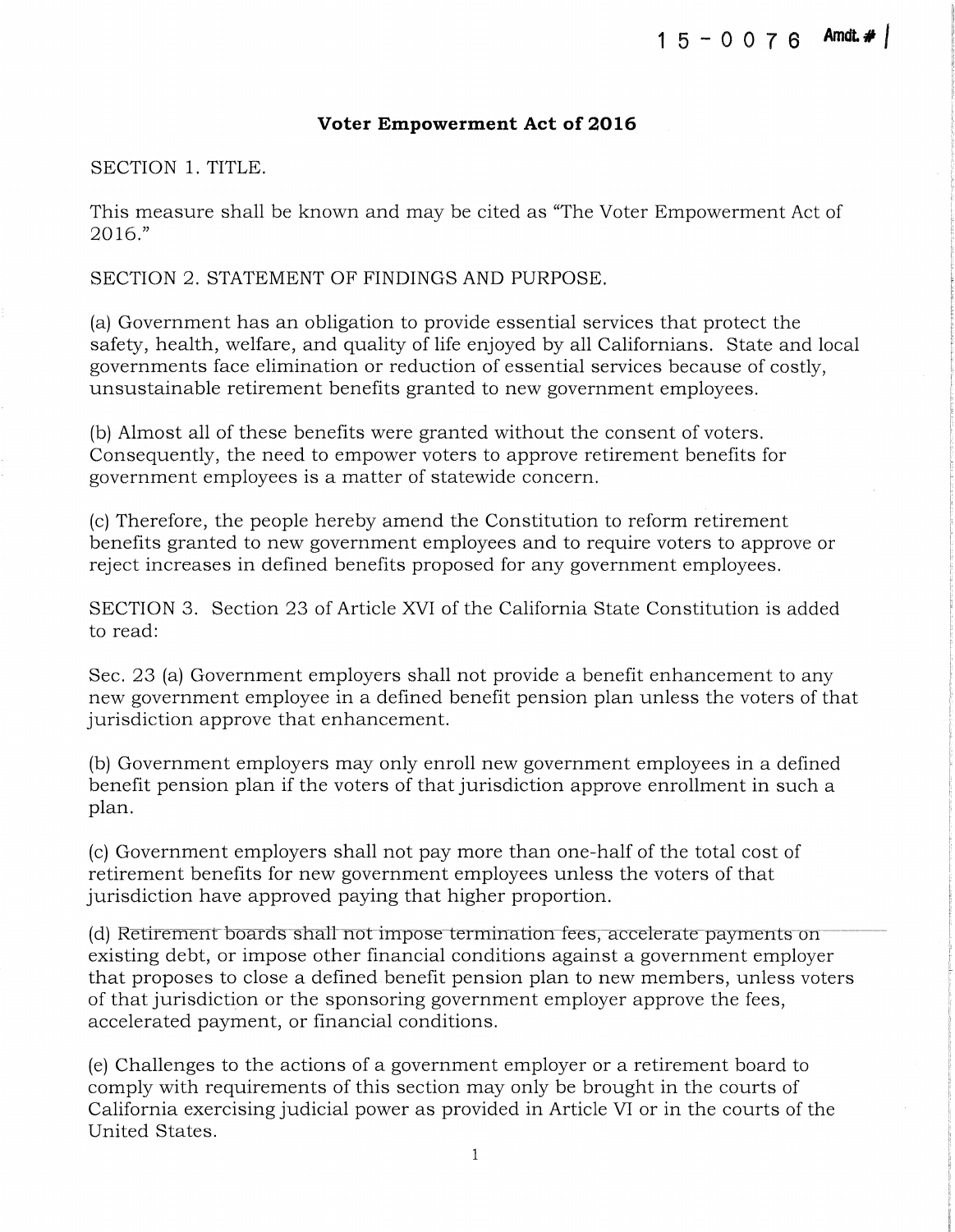(f) Nothing in this section shall alter any provisions of a labor agreement in effect as of the effective date of this Act, but this Section shall apply to any successor labor agreement, renewal or extension entered into after the effective date of this Act. Nothing in this section shall be interpreted to amend or modify section 9 of Article I.

(g) Nothing in this section shall be interpreted to modify or limit any disability benefits provided for government employees or death benefits for families of government employees, even if those benefits are provided as part of a retirement benefits system. Nothing in this section shall be interpreted to require voter approval for death or disability benefits.

(h) For the purpose of this section, the following definitions shall be applied:

(1) "New employee" means any of the following:

(A) An individual who becomes a member of any state or local public retirement system in California for the first time on or after January 1, 2019, and who was not a member of any other state or local public retirement system in California prior to that date.

(B) An individual who becomes a member of a state or local public retirement system in California for the first time on or after January 1, 2019, and who was a member of another public retirement system prior to that date, but who was not subject to reciprocity under subdivision (c) of California Government Code Section 7522.02 as it existed on September 1, 2015.

(C) An individual who was an active member in a state or local retirement system in California and who, after a break in service of more than six months, returned to active membership in that system with a new employer. For purposes of this subdivision, a change in employment between state entities or from one school employer to another shall not be considered as service with a new employer.

(2) "Government employer" means the state, or a political subdivision of the state including, but not limited to, counties, cities, charter counties, charter cities, charter city and counties, school districts, special districts, boards, commissions, the Regents of the University of California, California State University, and agencies thereof.

(3) A "defined benefit pension plan" means a plan that provides lifetime payments to retirees and survivors based upori a formula using factors such as age, length of service or final compensation.

(4) "Retirement benefits" includes defined benefit pension plans, defined contribution plans, retiree healthcare plans, or any form of deferred compensation offered by government employers.